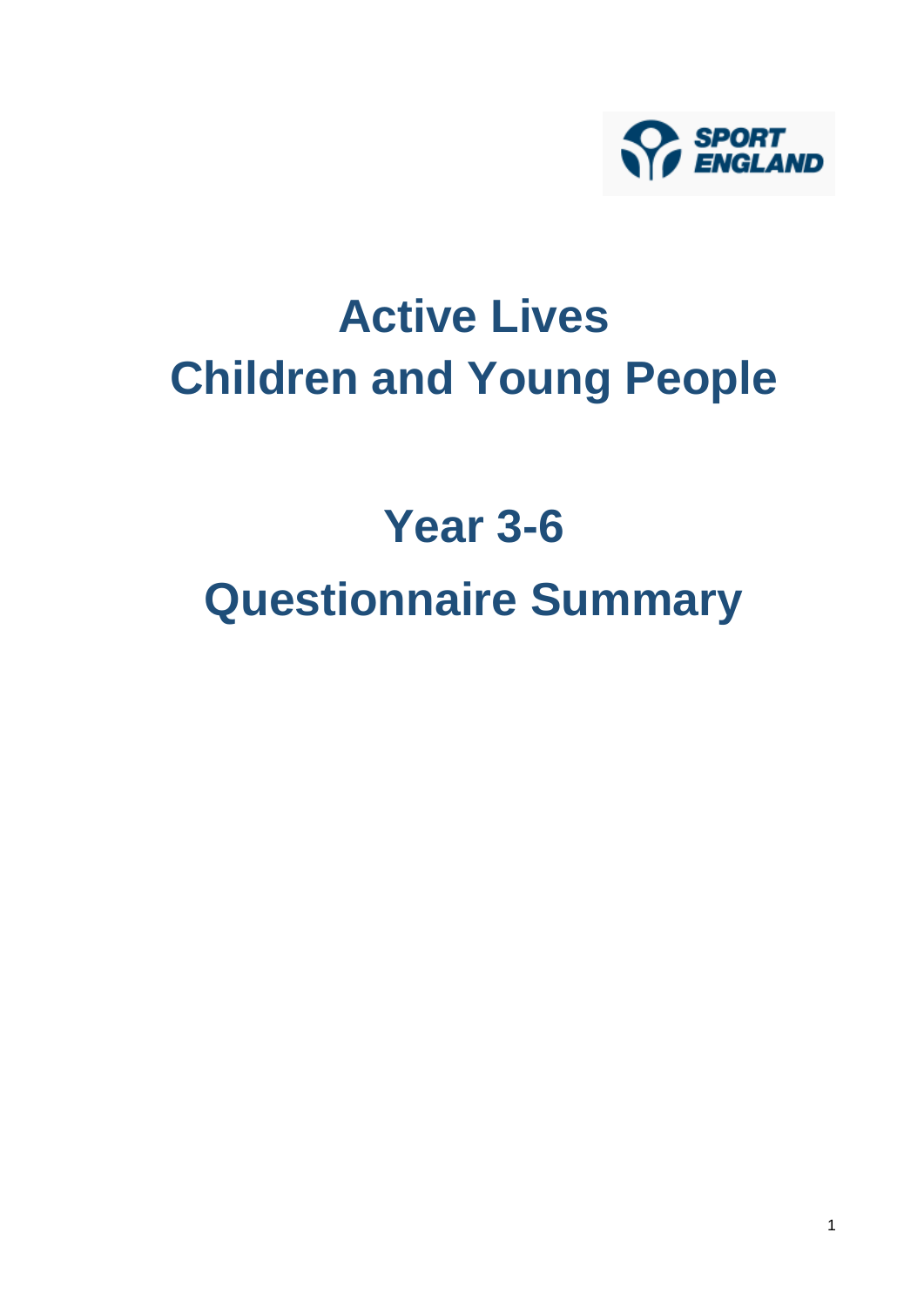#### **Introduction**

This document has been created for class teachers and is designed to summarise the content of the Active Lives Children and Young People questionnaire for children in Years 3 to 6. Please note that the online questionnaire has been designed to be engaging for children to complete and therefore questions are not displayed in the same format as shown below.

A separate information sheet for class teachers has been provided to explain how to administer the survey with your class, titled *Active Lives Survey for Children and Young People: Information for class teachers administering the pupil survey*.

Some questions will be displayed only to children in Year 5 and 6 classes. These are flagged in *red text*. Other additional information is highlighted in *green text*. Changes to the survey for 2018-19 are included in *orange text* for ease of reference.

#### **Homepage**

On entering the URL, Year 3 to 6 children will see the following screen. They should select 'Next' to continue.



#### **Question 1**

Which school year are you in?

- □ Year 3
- Year 4
- □ Year 5
- □ Year 6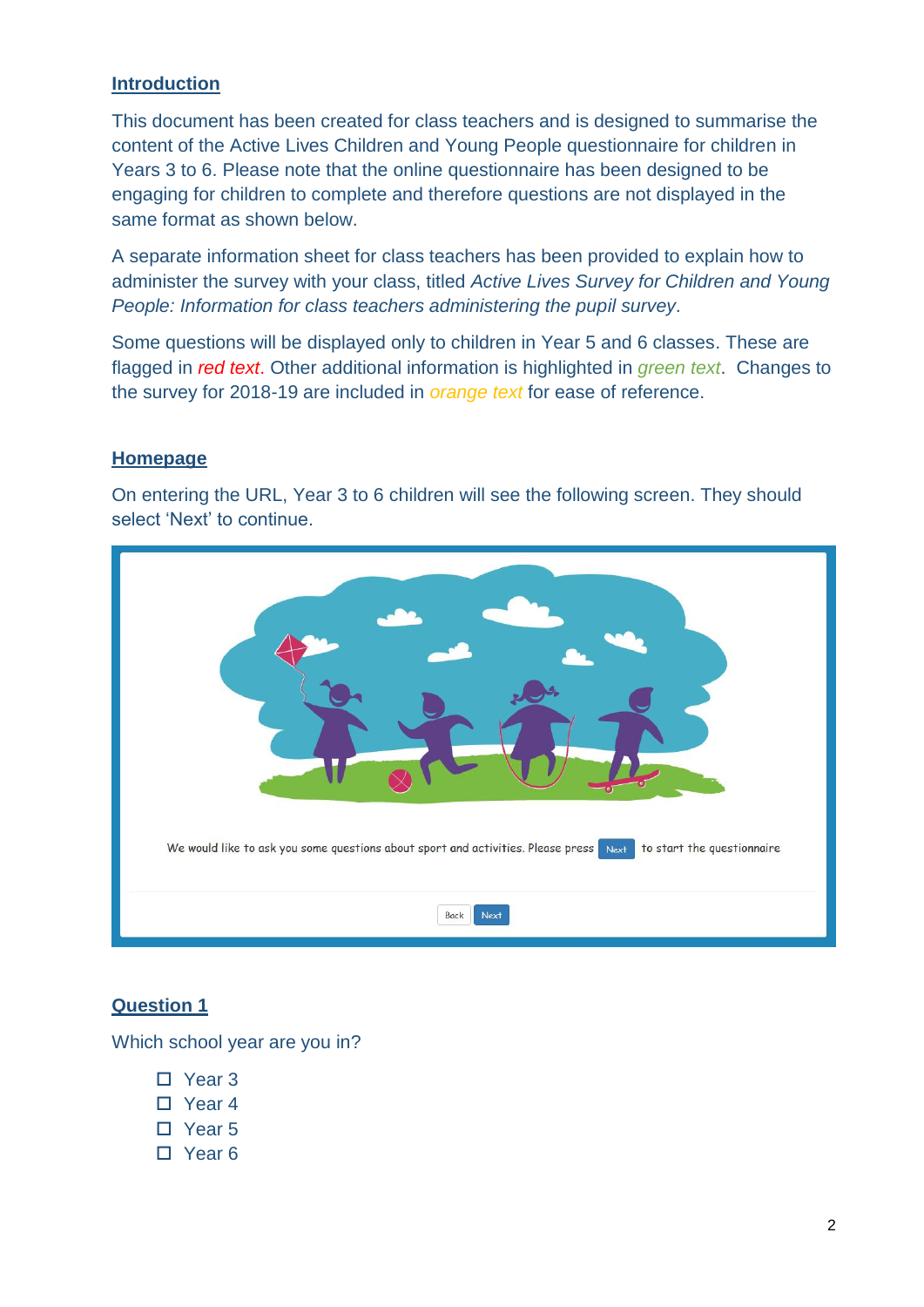*Year 5 and 6 only – if Year 3 and 4 pupils are shown this question, they may have answered Question 1 incorrectly.*

#### **Since [current month] last year, have you been to see any live sporting events?**

Please include all matches, races and competitions, including professional sport and watching friends and family compete.

Please do not include any events that you took part in yourself, or events you watched on TV.

- □ Yes
- $\Pi$  No
- □ Can't remember

#### **Question 3**

*Year 5 and 6 only. Asked if 'yes' was selected at Question 2.*

**How many live sporting events have you been to see since [current month] last year?**

- $\square$  One
- $\Pi$  Two
- $\Pi$  Three or more

#### **Question 4**

*Children should be encouraged only to think about the last week for this question. Some children might be tempted to select everything they have ever done but this would be incorrect and may also make subsequent questions more complex for them to answer.*

#### **Which of these have you done in the last seven days, since last [current day of the week]?**

- Please choose all the exercise, sport and fitness activities you did.
- The list includes things like running around, dancing, walking and cycling as well as sports.
- Include things you did at school (including in PE lessons), at home, at clubs, or somewhere else.

#### *Please choose everything you did*

*Make sure you scroll down the screen so you see all of the activities*

 $\Box$  Walking to get to school or other places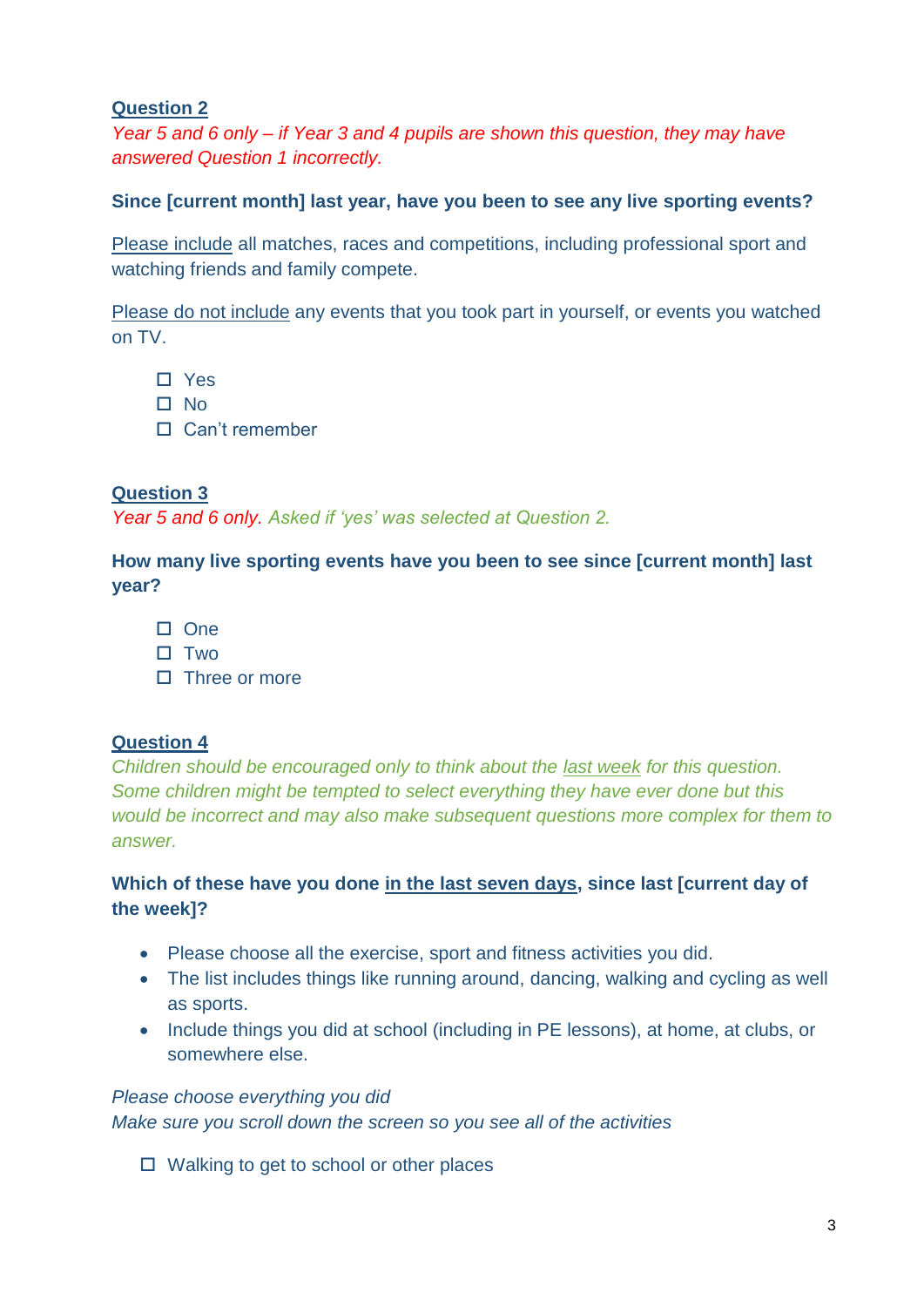- Going on a walk *(includes walking a dog)*
- $\Box$  Riding a scooter
- $\Box$  Cycling to get to school or other places
- $\Box$  Cycling/riding a bike for fun or fitness
- $\square$  Dancing
- $\Box$  Kicking a ball about
- □ Skateboarding, roller skating/blading
- $\Box$  Trampolining (including in a garden, at a trampoline centre, or as part of a club)
- $\Box$  Frisbee, skipping, hopscotch, throwing and catching
- $\Box$  Playing it, tag, chase, sardines or other running games
- $\Box$  Climbing or swinging in the playground, garden or park
- □ Swimming
- □ Football
- $\square$  Netball
- $\Box$  Hockey
- □ Cricket
- $\Box$  Rugby
- □ Baseball, softball
- □ Rounders
- □ Basketball
- Dodgeball, benchball
- $\Box$  Table tennis/ping pong
- $\square$  Badminton
- $\square$  Tennis
- □ Gymnastics
- □ Cheerleading
- □ Running, jogging, cross-country, the Daily Mile
- $\square$  Sports day events
- $\Box$  Horse riding
- $\Box$  Judo, karate, taekwondo and other martial arts
- □ Boxing
- $\Box$  Climbing (including indoors)
- $\Box$  Ice skating
- □ Water sports (canoeing, kayaking, sailing, rowing, surfing)
- If you did any other sports or exercise, please tell us what you did in the boxes below
- $\Box$
- $\Box$
- \_\_\_\_\_\_\_\_\_\_\_\_\_\_\_\_\_\_
- $\Box$
- □ None of these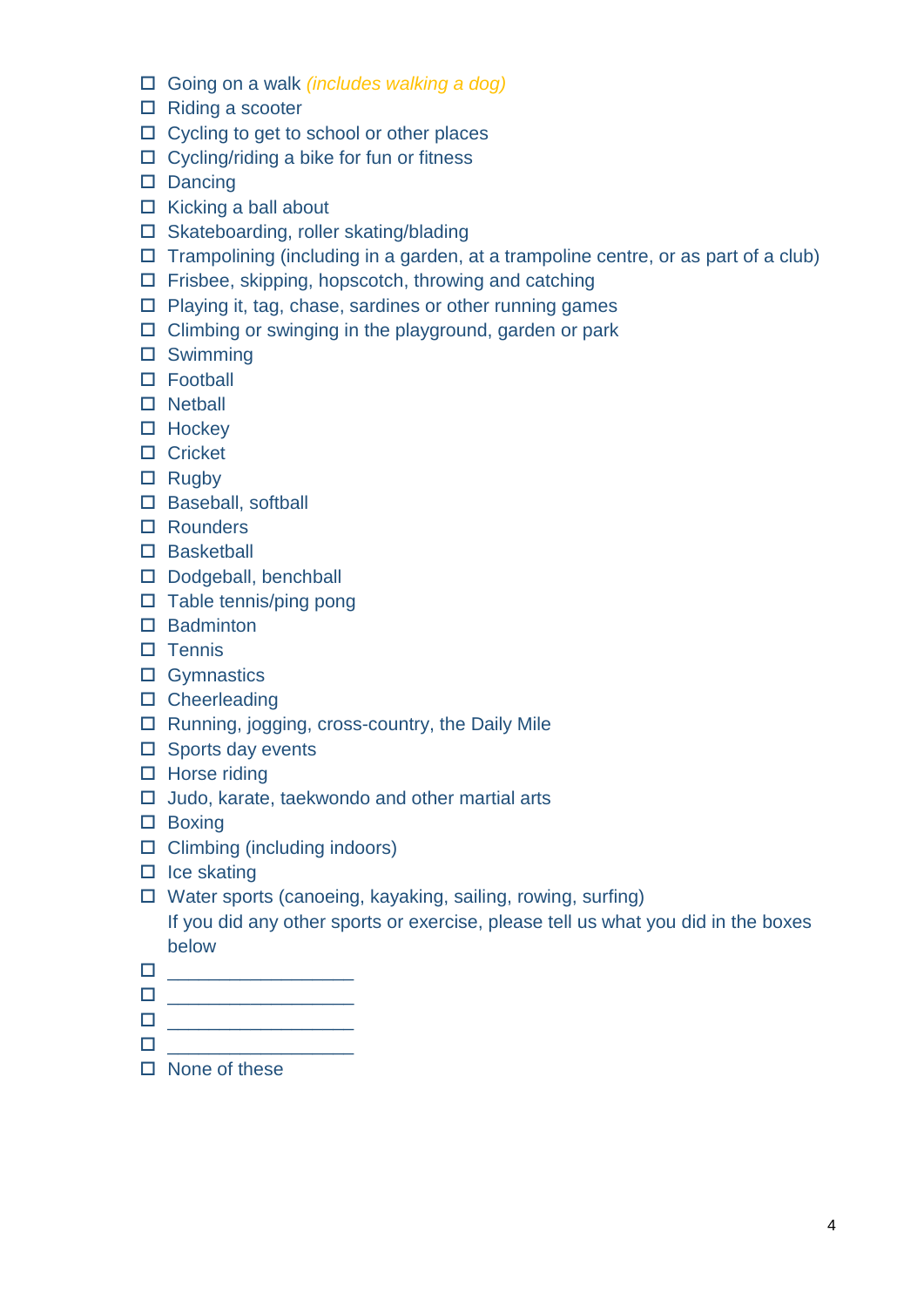*Asked only if 'None of these' was selected at Question 4.*

#### **You haven't done any of these activities in the last week.**

#### **Have you done any of these activities in the last 4 weeks?**

*Select all that apply*

- $\Box$  Walking to get to school or other places
- Going on a walk *(includes walking a dog)*
- $\Box$  Riding a scooter
- □ Cycling to get to school or other places
- $\Box$  Cycling/riding a bike for fun or fitness
- $\square$  Dancing
- $\Box$  Kicking a ball about
- □ Skateboarding, roller skating/blading
- $\Box$  Trampolining (including in a garden, at a trampoline centre, or as part of a club)
- $\Box$  Other games (Frisbee, skipping, hopscotch, throwing and catching)
- $\Box$  Playing it, tag, chase, sardines or other running games
- $\Box$  Climbing or swinging in the playground, garden or park
- □ Swimming
- □ Football
- $\square$  Netball
- $\Box$  Hockey
- □ Cricket
- $\Box$  Rugby
- □ Baseball, softball
- Rounders
- □ Basketball
- Dodgeball, benchball
- $\Box$  Table tennis/ping pong
- $\Box$  Badminton
- $\square$  Tennis
- □ Gymnastics
- □ Cheerleading
- $\Box$  Running, jogging, cross-country, the Daily Mile
- $\square$  Sports day events
- $\Box$  Horse riding
- $\Box$  Judo, karate, taekwondo and other martial arts
- □ Boxing
- $\Box$  Climbing (including indoors)
- $\Box$  Ice skating
- □ Water sports (canoeing, kayaking, sailing, rowing, surfing)
- $\square$  Some other sport, game or activity not in the list above
- $\square$  None of these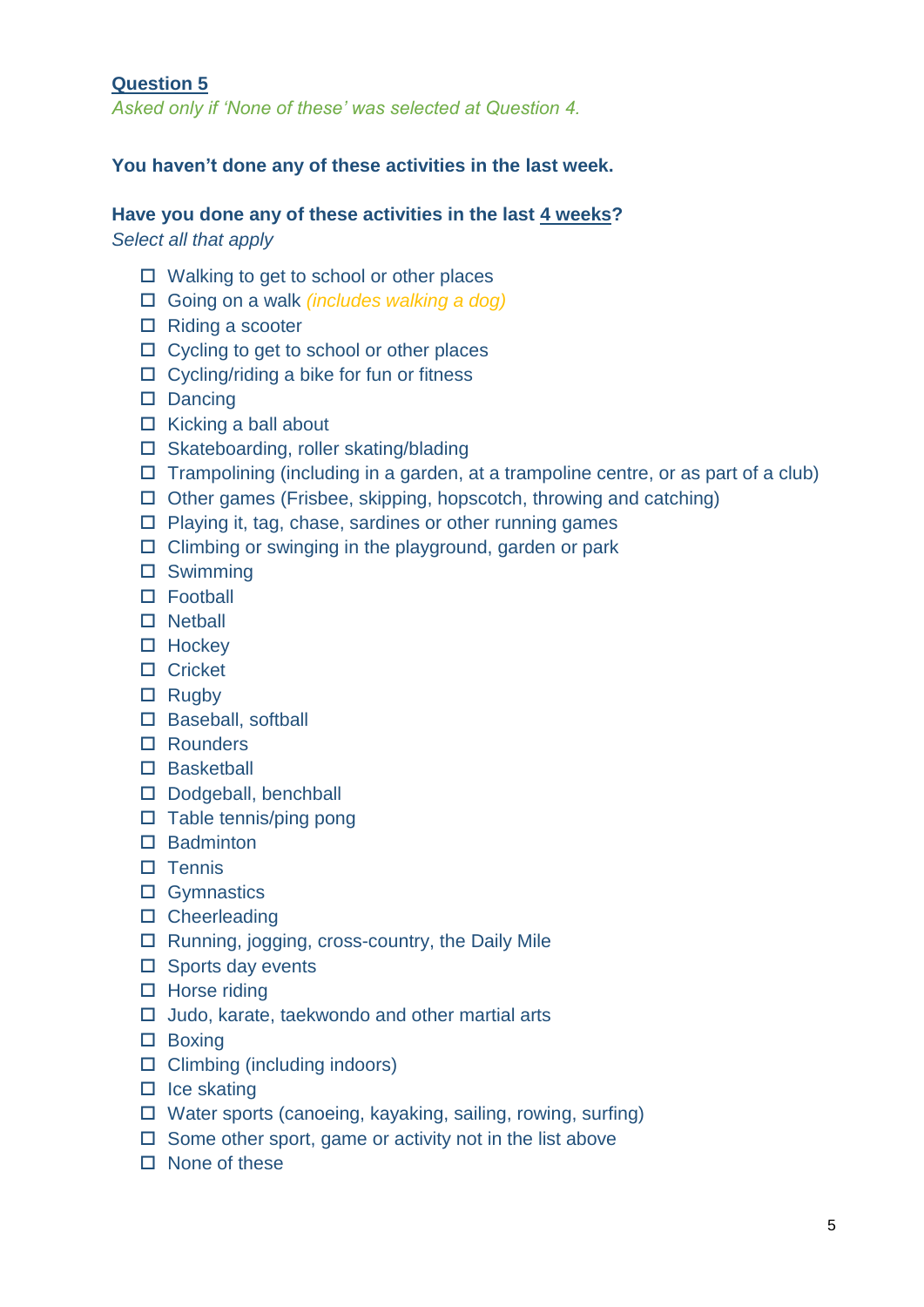*Asked only if 'None of these' was selected at Question 4 and only one or two activities selected at Question 5.*

#### **How many times in the last 4 weeks have you done any of these activities?**

- $\Pi$  Once
- $\n **Twice**\n$
- $\Pi$  Three times or more

#### **Question 7**

*Children who selected at least one activity at Question 4 are now shown a grid with the activities they selected on the left-hand side and school weekdays across the top. For example:*

|                        |                         | Last week at<br>school                                                         |                         |                        |                        |  |
|------------------------|-------------------------|--------------------------------------------------------------------------------|-------------------------|------------------------|------------------------|--|
|                        | Thursday<br>(Yesterday) | Wednesday<br>(2 days ago)                                                      | Tuesday<br>(3 days ago) | Monday<br>(4 days ago) | Friday<br>(7 days ago) |  |
| Kicking a ball about   |                         |                                                                                |                         |                        |                        |  |
| Running games e.g. tag |                         |                                                                                |                         |                        |                        |  |
| Swimming               |                         |                                                                                |                         |                        |                        |  |
| Football               |                         |                                                                                |                         |                        |                        |  |
|                        | Thursday<br>(Yesterday) | Monday<br>Tuesday<br>Wednesday<br>(2 days ago)<br>(3 days ago)<br>(4 days ago) |                         |                        | Friday<br>(7 days ago) |  |
|                        |                         | Last week at<br>school                                                         |                         |                        |                        |  |

*If children select a large number of activities, they may see separate grids showing groups of activities.* 

**Please tell us on which days you did each of these activities while you were at school, during normal school hours.** 

- Include activities in PE lessons and breaktimes
- Do not include activities at before and after school clubs, even if these took place at school

If you did not do one of the activities at school, during normal school hours, in the last seven days, just leave the row blank. We will ask you about what you did outside school at the next question.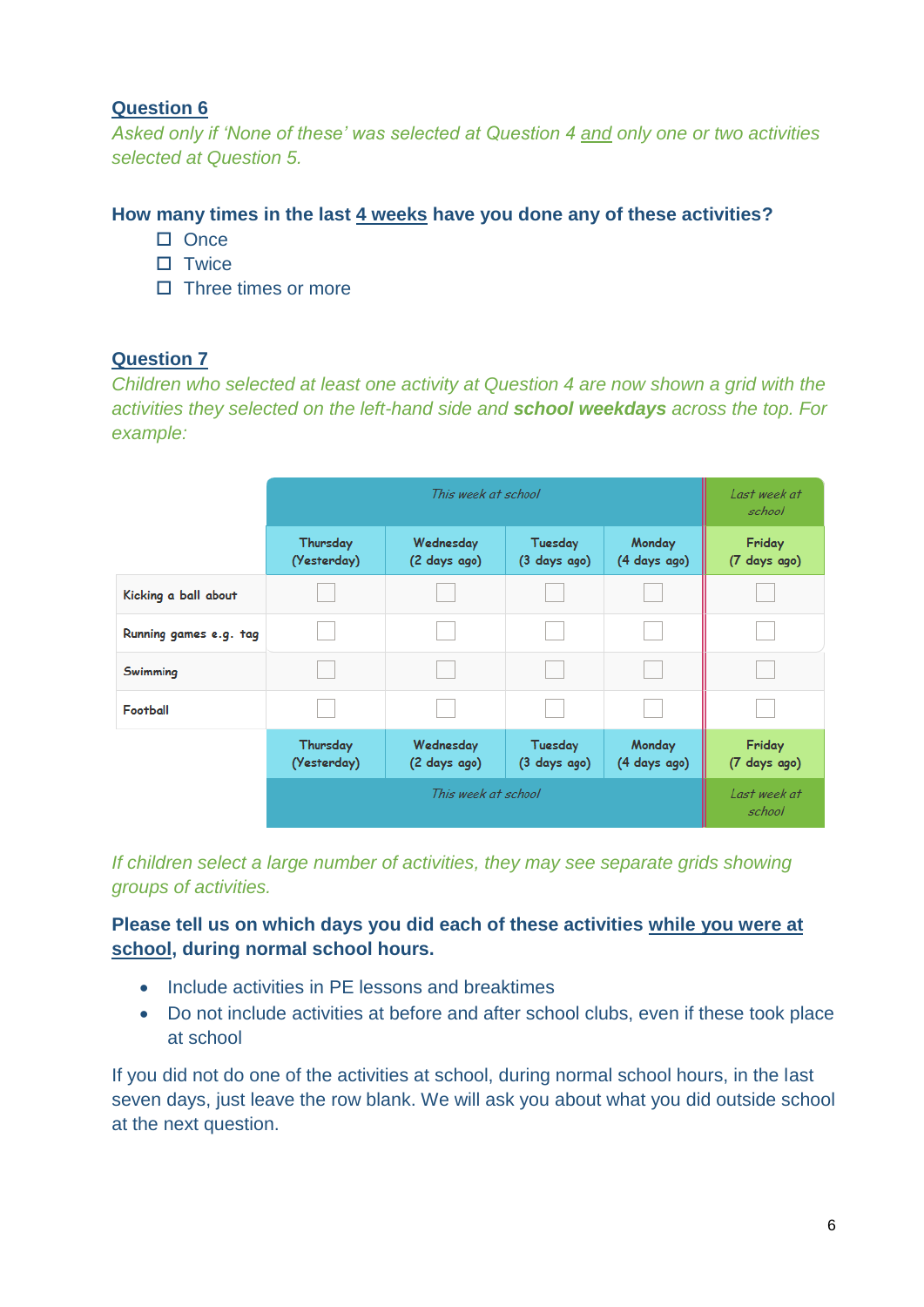*Children who selected at least one activity at Question 4 are now shown a second grid with the activities they selected on the left-hand side and all 7 days of the week across the top. For example:*

|                        | This week                                                                                                 |                           |                         |                        | Last week                |                          |                        |  |
|------------------------|-----------------------------------------------------------------------------------------------------------|---------------------------|-------------------------|------------------------|--------------------------|--------------------------|------------------------|--|
|                        | Thursday<br>(Yesterday)                                                                                   | Wednesday<br>(2 days ago) | Tuesday<br>(3 days ago) | Monday<br>(4 days ago) | Sunday<br>(5 days ago)   | Saturday<br>(6 days ago) | Friday<br>(7 days ago) |  |
| Kicking a ball about   |                                                                                                           |                           |                         |                        |                          |                          |                        |  |
| Running games e.g. tag |                                                                                                           |                           |                         |                        |                          |                          |                        |  |
| Swimming               |                                                                                                           |                           |                         |                        |                          |                          |                        |  |
| Football               |                                                                                                           |                           |                         |                        |                          |                          |                        |  |
|                        | Wednesday<br>Monday<br>Thursday<br>Tuesday<br>(Yesterday)<br>(2 days ago)<br>(4 days ago)<br>(3 days ago) |                           |                         | Sunday<br>(5 days ago) | Saturday<br>(6 days ago) | Friday<br>(7 days ago)   |                        |  |
|                        |                                                                                                           | Last week                 |                         |                        |                          |                          |                        |  |

#### **Now please tell us on which days you did these activities outside school hours.**

Please include activities you did:

- Before you got to school and after you left school
- At the weekend
- On holiday days
- At before and after school clubs, even if these took place at school

If you did not do one of the activities outside school hours in the last seven days, just leave the row blank.

#### **Question 9**

*Children who say that they did any activities outside school hours, will be asked this question once for each activity.* 

#### **You told us that on [day of the week], [X days ago], you [activity] outside normal school hours.**

#### **How long did you [activity] for?**

*As an example, if a child fills in the grid to show they played rugby on Friday, seven days ago, this question will ask "You told us that on Friday, 7 days ago, you played rugby outside normal school hours. How long did you play rugby for?"*

- $\Box$  Less than 10 minutes
- $\Pi$  Less than half an hour
- $\Box$  About half an hour
- $\Box$  About three-quarters of an hour
- $\Box$  One hour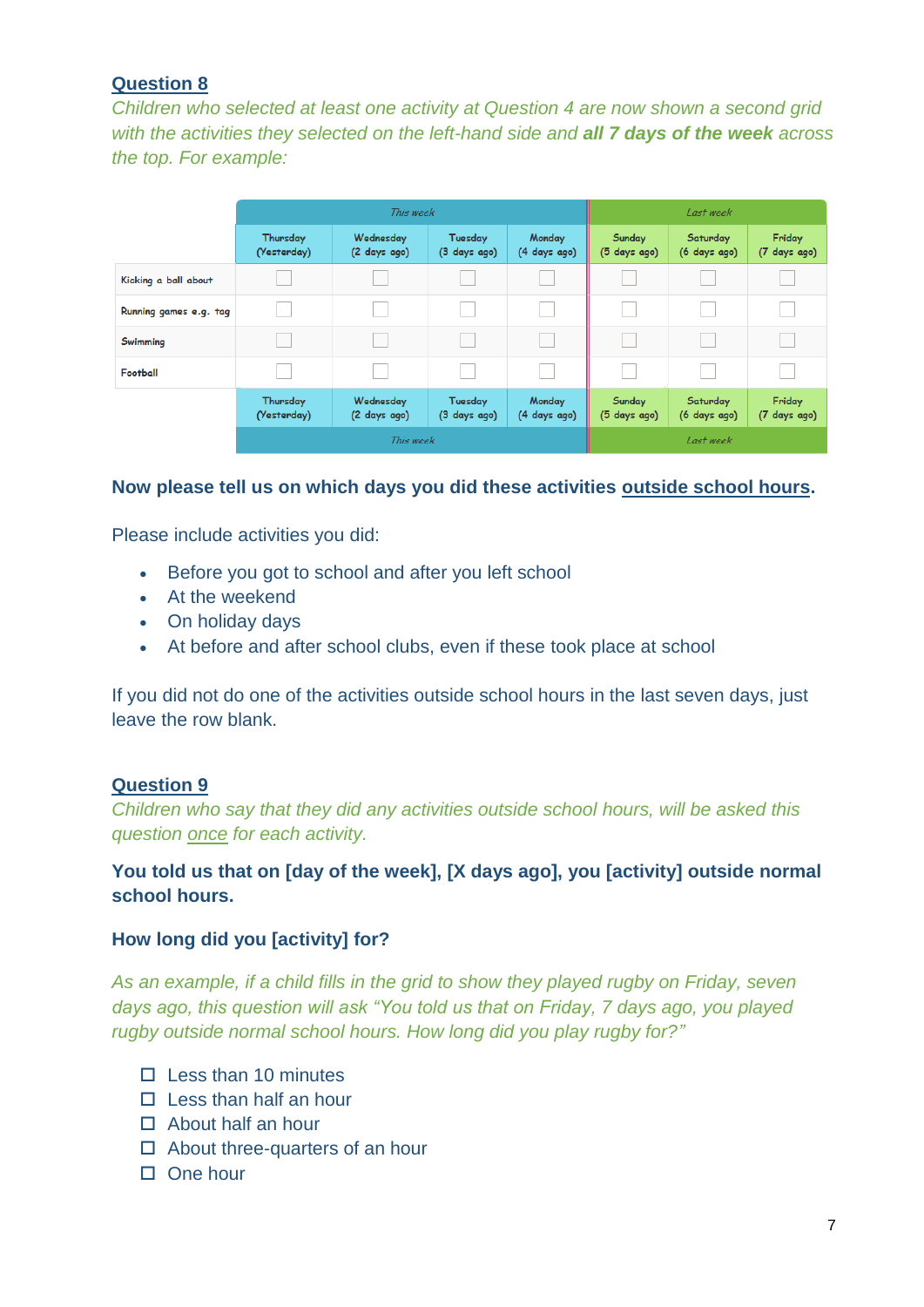#### $\Box$  More than an hour

□ Don't know

#### **Question 10**

*Children who said that they walked to or from school on any day will be asked this question.* 

#### **How long does it usually take you to walk to school?**

- $\Box$  Less than 10 minutes
- $\square$  Less than half an hour
- □ About half an hour
- $\Box$  About three-quarters of an hour
- $\Box$  One hour
- $\Pi$  More than an hour
- D Don't know

#### **Question 11**

*Children who said that they cycled to or from school on any day will be asked this question.* 

#### **How long does it usually take you to cycle to school?**

- $\Box$  Less than 10 minutes
- $\Box$  Less than half an hour
- □ About half an hour
- $\Box$  About three-quarters of an hour
- $\Box$  One hour
- $\Box$  More than an hour
- $\Box$  Don't know

#### **Questions 12 & 13**

*Children who selected at least one activity at Question 4 will be asked the following questions for each activity they selected. Both questions appear on the same screen.* 

#### **When you [activity], did it make you breathe faster** *than sitting down reading***?**

- Yes
- $\square$  No

#### **When you [activity], did it make you hot or tired?**

- Yes
- $\Pi$  No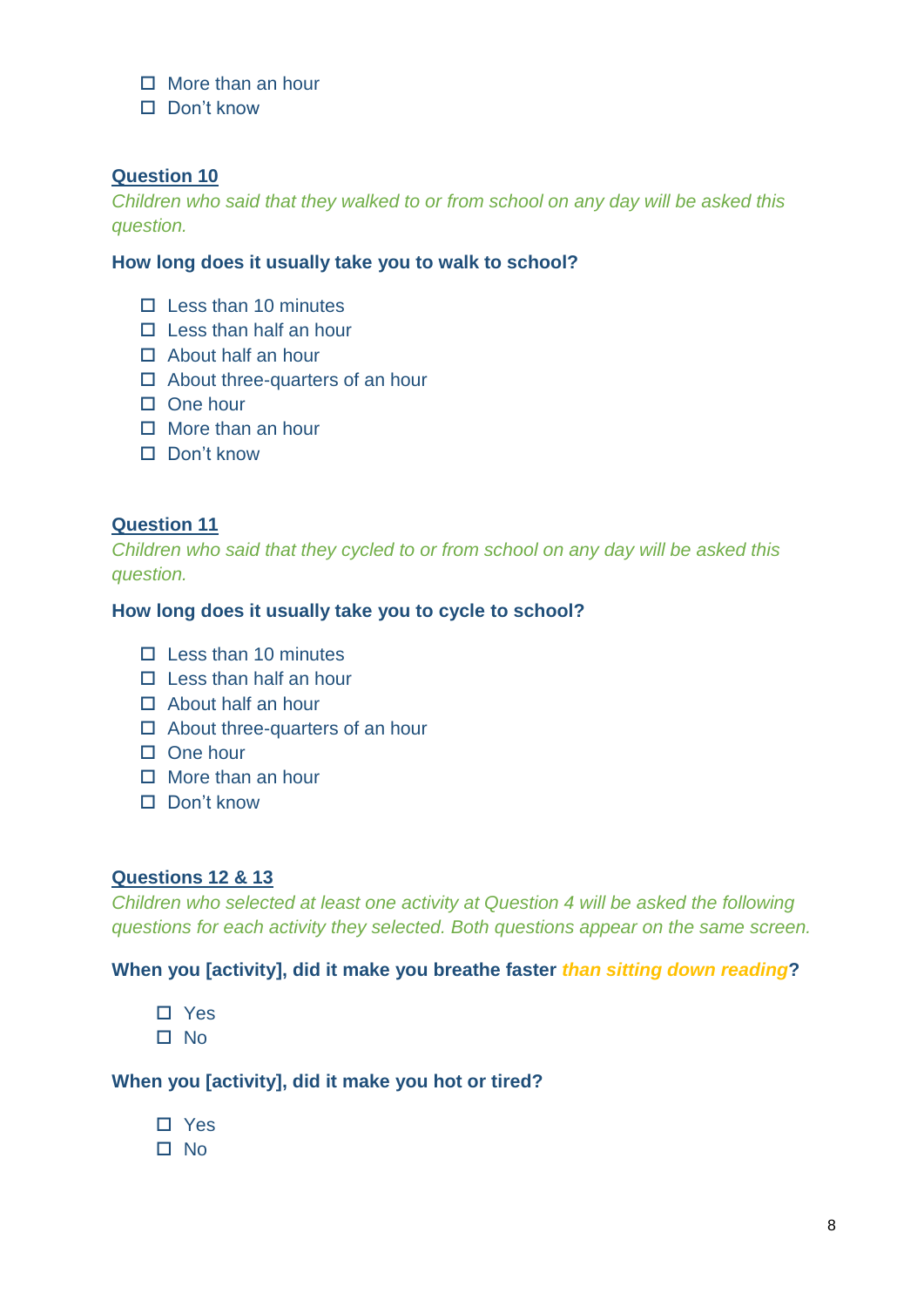#### **Questions 14 to 17**

*These questions are asked to all children and appear on the same screen. Children should be encouraged to think about all types of physical activity rather than a specific sport or type of exercise when answering these questions.* 

We would now like you to think about all types of exercise and sport.

How much do you agree or disagree with the following statements?

#### **I enjoy taking part in exercise and sports.**

- $\square$  Strongly agree
- □ Agree
- D Disagree
- $\square$  Strongly disagree
- $\Box$  Can't say

#### **I feel confident when I exercise and play sports.**

- $\square$  Strongly agree
- □ Agree
- Disagree
- $\square$  Strongly disagree
- □ Can't say

#### **I find exercise and sports easy.**

- $\square$  Strongly agree
- □ Agree
- Disagree
- $\square$  Strongly disagree
- $\square$  Can't say

#### **I understand why exercise and sports are good for me.**

- $\square$  Strongly agree
- □ Agree
- D Disagree
- $\square$  Strongly disagree
- $\Box$  Can't say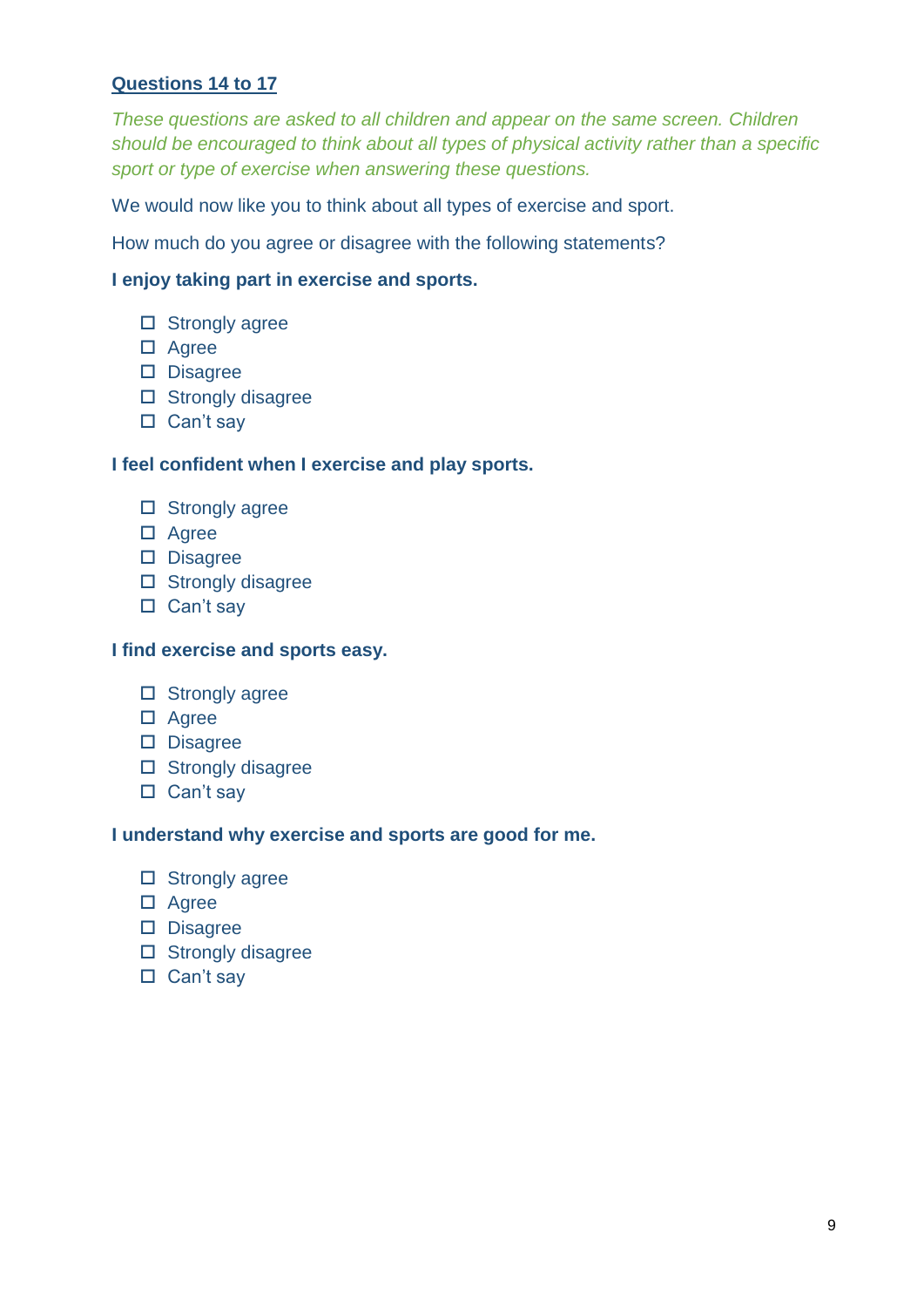*We now have some questions about swimming.* 

#### **Can you swim?**

□ Yes  $\square$  No

*Asked if pupil answered 'Yes' to Question 18.*

#### **Question 19**

**Can you swim a length of a swimming pool (25 metres) without stopping?**

□ Yes

 $\Pi$  No

#### **Question 20**

*An icon is shown alongside this question to help illustrate treading water.*

**Can you stay in one place in the pool and keep your head above the water without holding onto the side or a float, and without touching the bottom of the pool? This is sometimes called treading water.**

□ No



**Question 21**

**Would you like to swim more often?**

| ۰.<br>÷<br>≕ |
|--------------|
|              |

#### **Question 22**

**Imagine that tomorrow you fall into a large lake. The lake is deep and you can't touch the bottom. You have all your clothes on, and you are about five metres away from the land (this is the length of a large car). Could you get back to the land without someone helping you?**

□ Yes  $\Pi$  No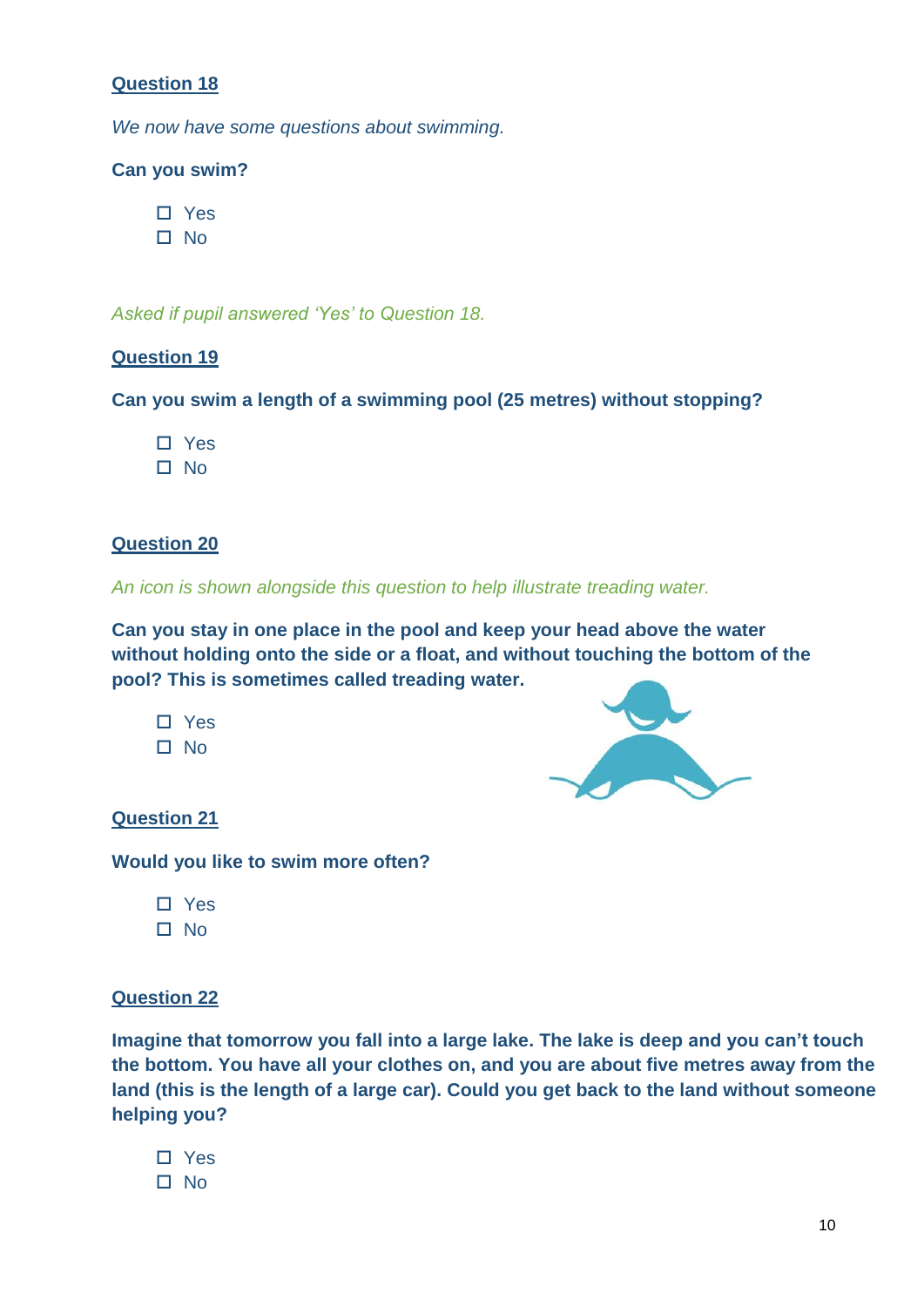#### *Year 5 and 6 only.*

**Since [current month] last year, have you volunteered, or given your time to do any of the following activities? Think only about when you do them to help with sports, exercise or dance.**

*Please choose everything you have done*

\_\_\_\_\_\_\_\_\_\_\_\_\_\_\_\_\_\_

- $\Box$  Raised money for sports or dance at school or a club
- □ Been a 'sports leader' or 'sports ambassador'
- $\Box$  Helped with setting up or clearing away
- $\Box$  Helped with refreshments (food or drink)
- $\Box$  Given any other help. Please tell us what you did:
- $\Box$  No, have not done any of these activities since [current month] last year

#### **Question 24**

*Year 5 and 6 only. Asked if one or more volunteering activity was selected at Question 23.* 

*If just one activity was selected at Question 23:*

**And have you [activity from Question 23] more than once since [current month] last year?**

*If more than one activity was selected at Question 23:*

**Think about all those sport, dance and fitness activities you have given your time to support. Have you given your time more than once since [current month] last year?**

□ Yes No

#### **Question 25**

#### **Overall, how happy did you feel yesterday?**

| Not at all<br>happy |  |  | -<br>h<br>÷ | о | $\sim$ | ٥ | 1U<br>Completely<br>happy |
|---------------------|--|--|-------------|---|--------|---|---------------------------|
|                     |  |  |             |   |        |   |                           |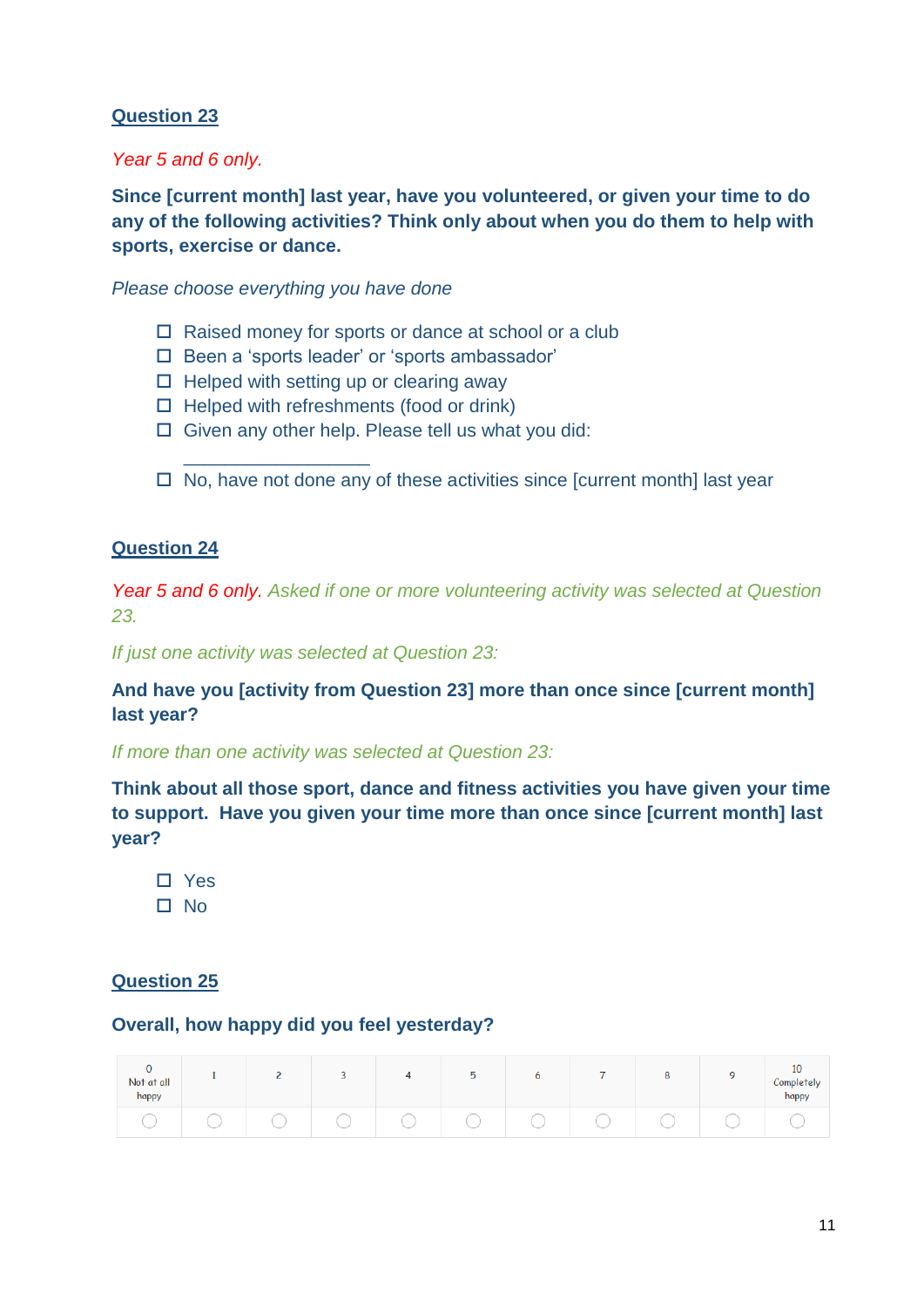#### **Is this how you usually feel?**

- □ Yes
- □ No

#### **Question 27**

*For this question children should be encouraged to think about all activities, not just sport and physical activity. Icons are shown to help illustrate this.*

Thinking about all the things you do at school and at home, how much do you agree or disagree with the following statement:

#### **If I find something difficult, I keep trying until I can do it.**

- $\square$  Strongly agree
- □ Agree
- Disagree
- $\square$  Strongly disagree
- $\Box$  Can't say

#### **Question 28**

**How much do you feel you can trust people who are a similar age to you?**

- $\Box$  I can trust them a lot
- $\Box$  I can trust them a bit
- $\Box$  I can't trust them very much
- $\Box$  I can't trust them at all

#### **Question 29**

We now have some final questions about you.

#### **Are you a…**

- $\Box$  Girl
- $\square$  Boy
- □ Other
- $\square$  Prefer not to say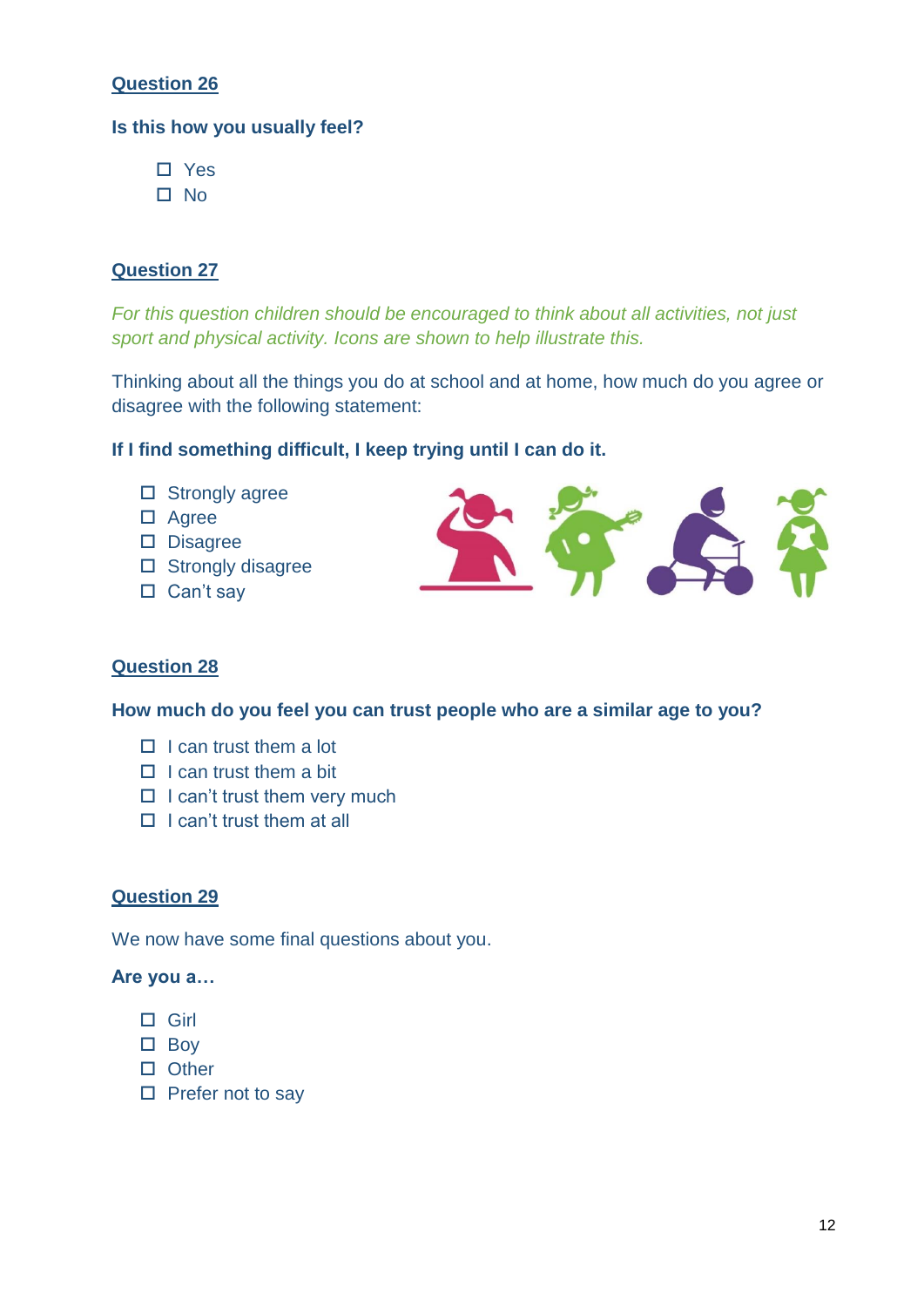#### **How old are you?**

- $\Box$  7
- 8
- □ 9
- $\Box$  10
- $\Box$  11

#### **Question 31**

#### **Which one of these best describes your background or race?**

- White (British or English)
- White (not British or English)
- □ Mixed race
- □ Asian or British Asian
- □ Black or Black British
- $\Box$  None of these
- *Other*
- *Prefer not to say*

#### **Question 32**

#### **Do you need extra help with any of these things?**

*Please choose all of the things you need help with.*

- $\Box$  Moving around including walking and running
- $\Box$  Using your hands for writing or to pick things up
- Seeing and using your eyes *(includes colour blindness)*
- $\Box$  Hearing and using your ears
- $\square$  Speaking
- □ Breathing
- $\square$  Reading or writing
- $\square$  Using numbers
- $\Box$  How you feel
- How you behave *(includes autism or anger problems)*
- *Concentrating and paying attention*
- $\Box$  I don't need extra help with any of these things
- *Prefer not to say*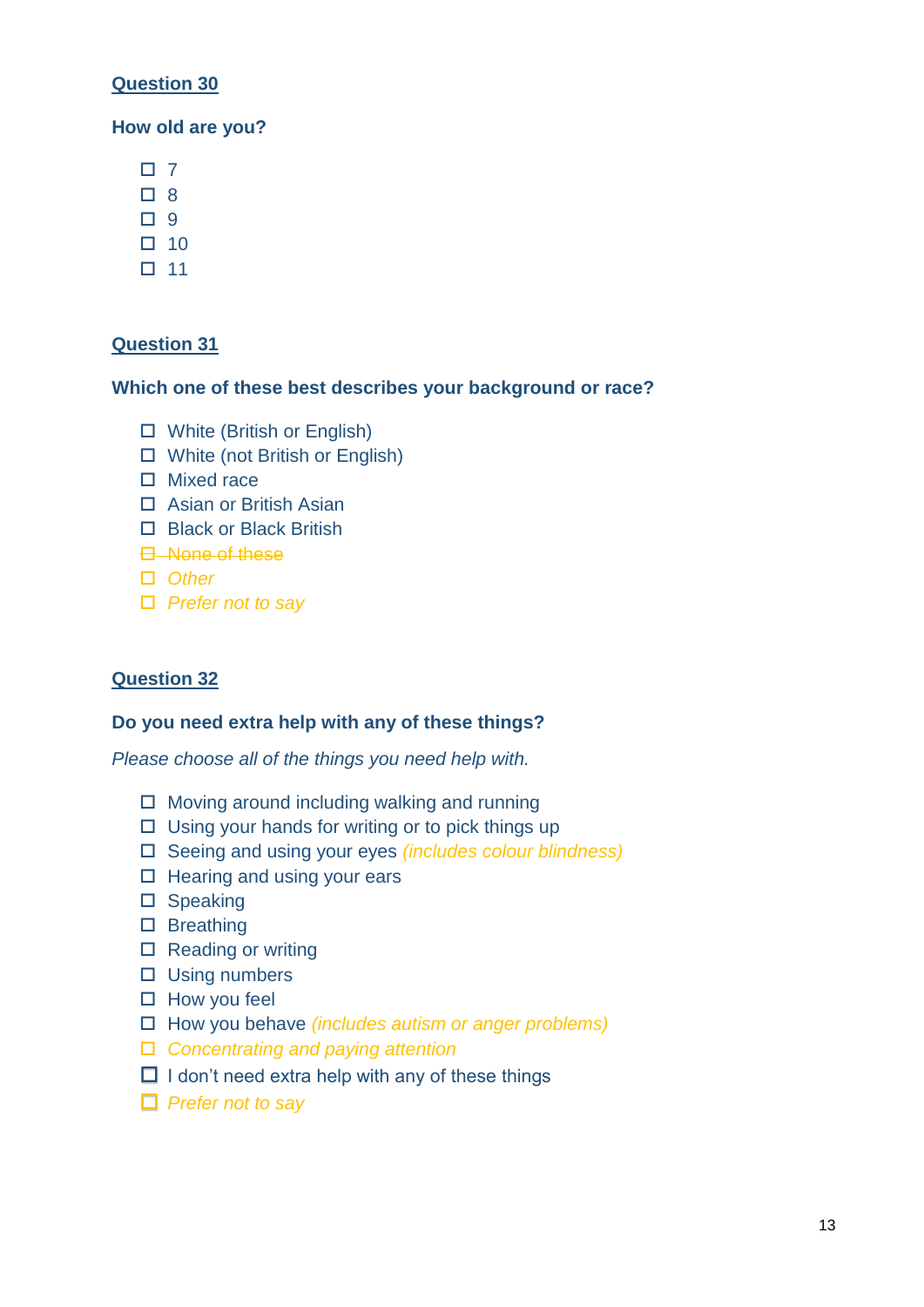*We would now like to ask you some questions about your home and your family.*

*If a child spends their time living in different homes with different parents or carers, they should answer these questions thinking about the home they will stay at tonight.* 

#### **Does your family own a car, van or truck?**

| ٠<br>× |
|--------|

- No
- *Yes, one*
- *Yes, two or more*

#### **Question 34**

#### **Do you have your own bedroom for yourself?**

- □ Yes
- □ No

#### **Question 35**

#### **How many computers (PC, laptop, MAC, iPad or tablet) does your family own?**

- $\square$  None
- $\square$  One
- $\square$  Two
- $\Box$  More than two

#### **Question 36**

#### **How many times did you and your family travel out of England for a holiday last year?**

- $\square$  None
- $\square$  Once
- $\square$  Twice
- $\Box$  More than twice

#### **Question 37**

#### **How many bathrooms are in your home?**

 $\square$  None